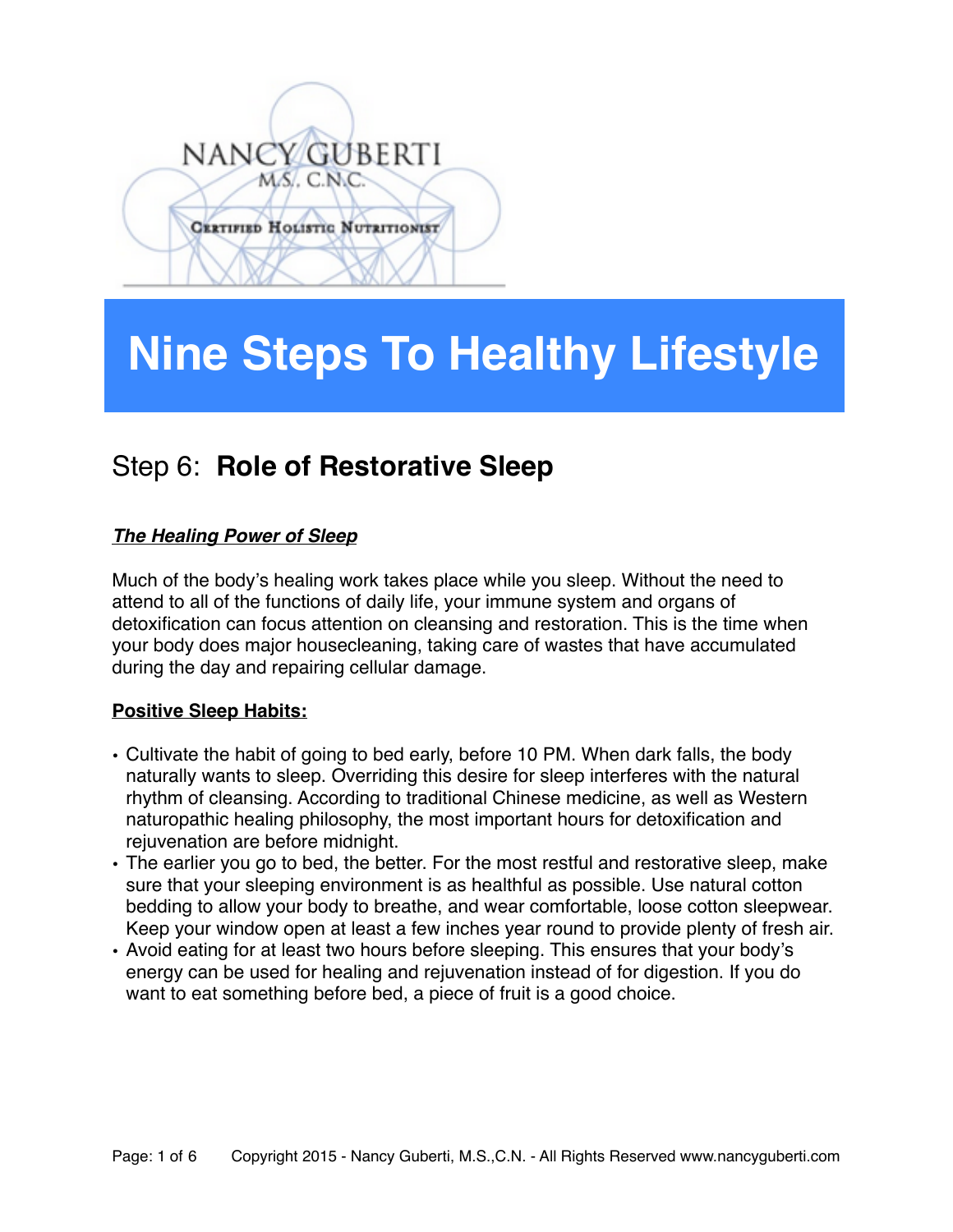

#### *Sleepy Environments*

- Make sure that your sleeping environment is peaceful and quiet. If you can't escape noisy neighbors or traffic sounds, invest in a sound machine that created soothing background "white noise" that masks disturbing sounds.
- Natural remedies for restful sleep include soothing baths and herbal teas. Try a warm bath just before bed with 2 cups of Epsom salts and 10 drops of lavender essential oil diluted in the bathwater. Epsom salts are rich in magnesium, which helps to relax the muscles and the nervous system, and lavender has soothing effects on the body and the mind. A cup of chamomile or passionflower tea also promotes relaxation.

#### *Turn off electronics*

- TV, Facebook, YouTube, your phone, ipad, or any other electronic device can actually be stirring you up and getting your body and mind excited as opposed to calming down to get ready for a restful sleep.
- It is best to stop electronics at least 1 to 2 hours before bedtime.

#### *Waking Up*

If you do need the help of an alarm, make it a gentle introduction to the day with pleasant music or a soothing chime. Don't leap out of bed, but take a few minutes to stretch and breathe, appreciating the blessing of another day of beautiful life and opportunities that await you.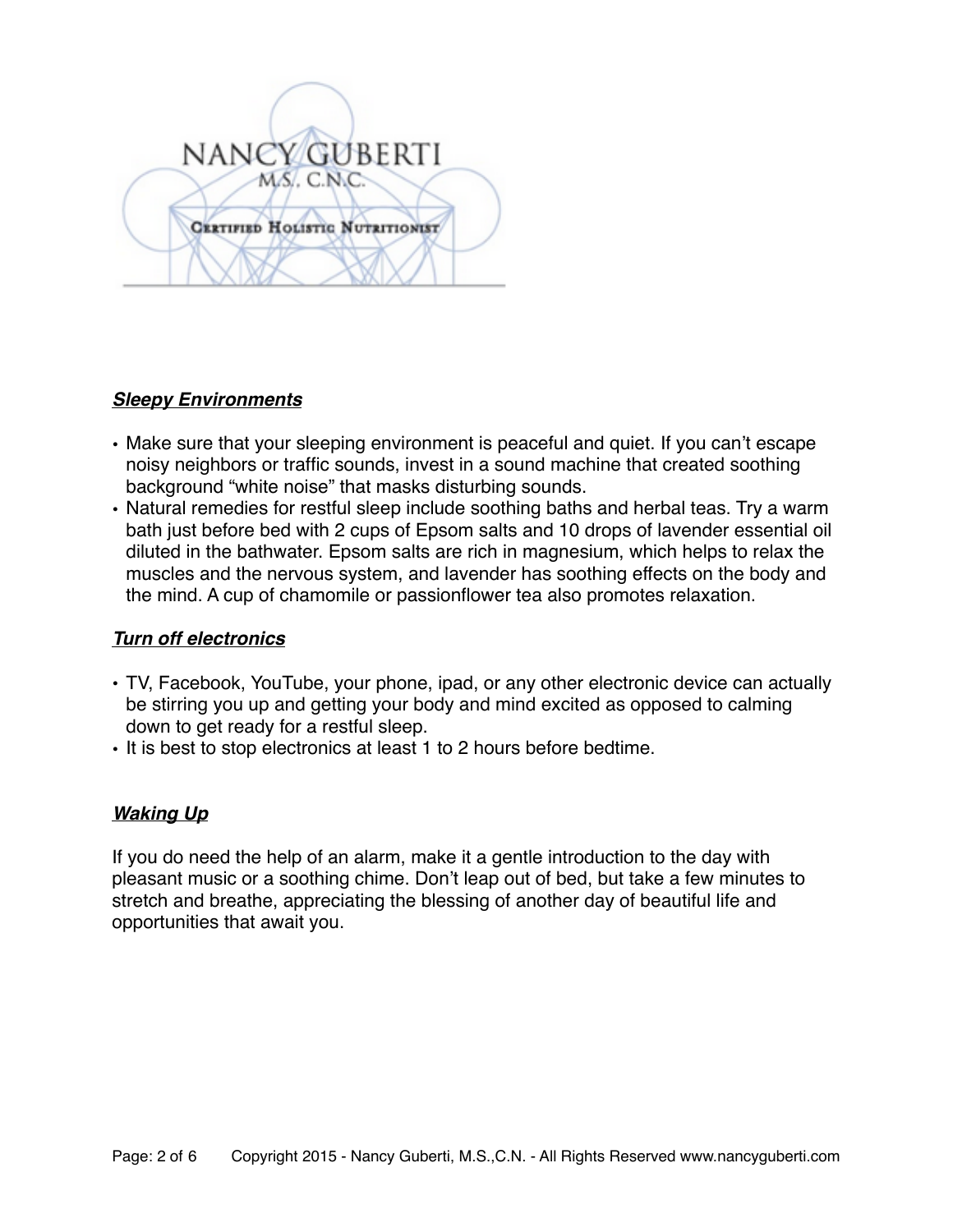

## *Step 6 Assignment:*

Take the comprehensive *Sleep Survey PDF*, review the **How to Sleep Better: Tips for Getting a Good Night's Sleep** *PDF.*

If looking for sleep supplements then you checkout the Sleep Support Package on <http://nancyguberti.com/store/>

*I want you to look at your sleep pattern.* 

- *1. What time are you waking up? What time are you getting to bed?*
- *2. Is it restful sleep?*
- *3. Are you sleep deprived?*
- *4. How long does it take to get to sleep?*
- *5. Is your mind wandering and cannot quiet it to get restful sleep?*
- *6. How can you get to sleep at least one hour early to start as you reach your optimal sleep pattern.*
- *7. Turn off TV, lights, music, etc.*
- *8. Do you remember your dreams?*
- *9. Do a brain dump by making a list of what you need to do tomorrow or any thoughts you have that are keeping your from falling asleep.*
- *10. Journal, meditate, relax.*

*Please take the comprehensive Sleep Survey as it will dive deeper into the following areas: current sleep pattern, sleep schedule, lifestyle related sleep pattern, your thoughts/mindset related sleep pattern, and health related sleep pattern questions to help you get to the root of any issues and also become aware of what and where you can make some modifications to reach your optimal sleep goals.*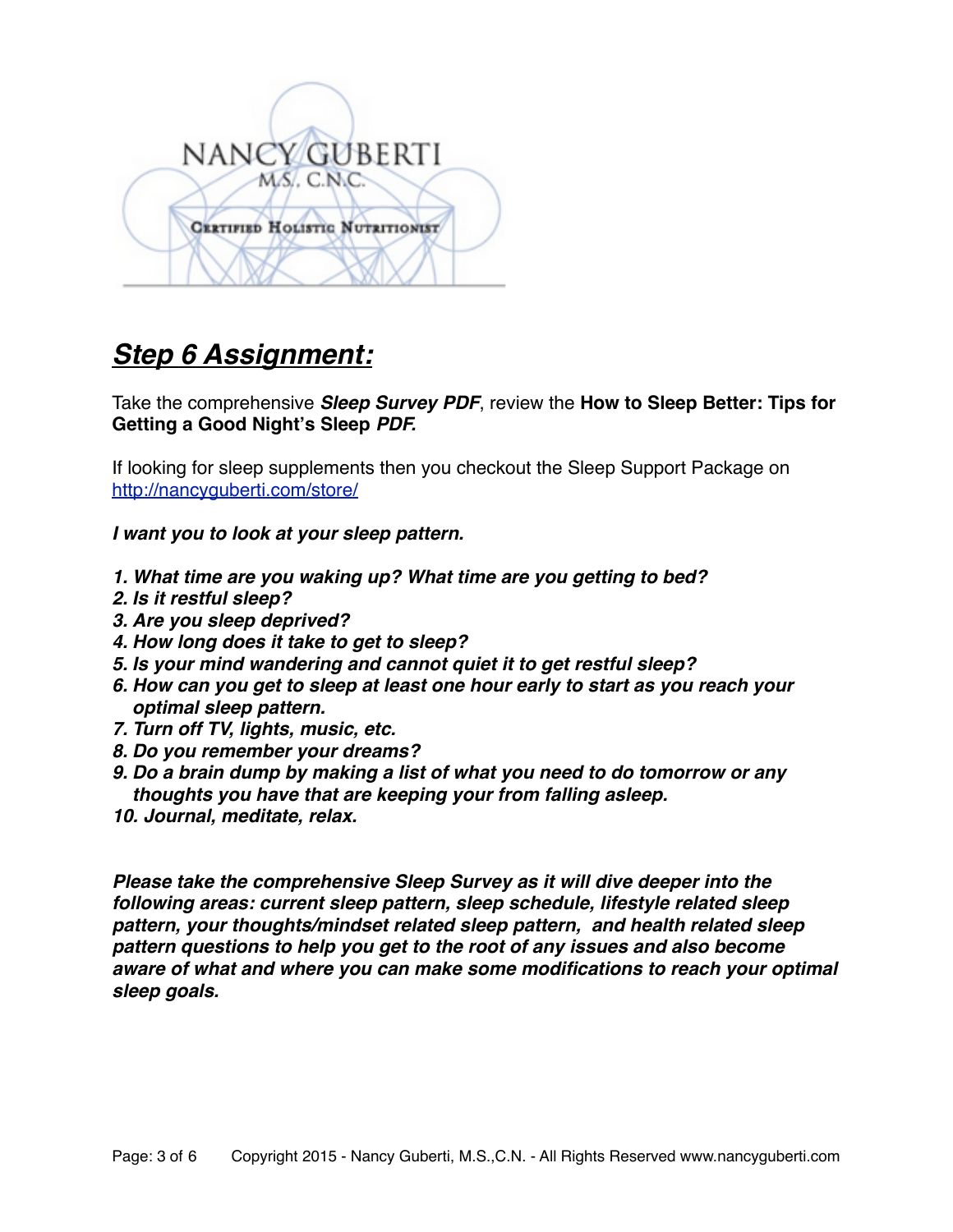

#### *Added Bonus:*

If you want me to review your completed assignments then email them and I will review and send back comments.

#### *Sleep Support Package includes:*

*Package includes three products:*

*Two liquid homeopathic remedies (to help regulate and moralize sleep cycles for restorative sleep), each one ounce liquid bottle should last 8 weeks if daily dosage is 10 drops.*

*One bottle of 30 nutrient capsules (blend of nutrients, botanicals and amino acid precursors to help provide relief from sleeplessness to promote relaxation before bedtime, phosphatidylserine to prevent abnormal awakening, and L-theanine and GABA to encourage the neurological patterns associated with calming and deep sleep.)*

*\*\*\*NOTE:* You must check with your medical practitioner before starting any new supplements. Introduce one new supplement at a time then add in the next a week later so you can monitor how you feel once starting supplement.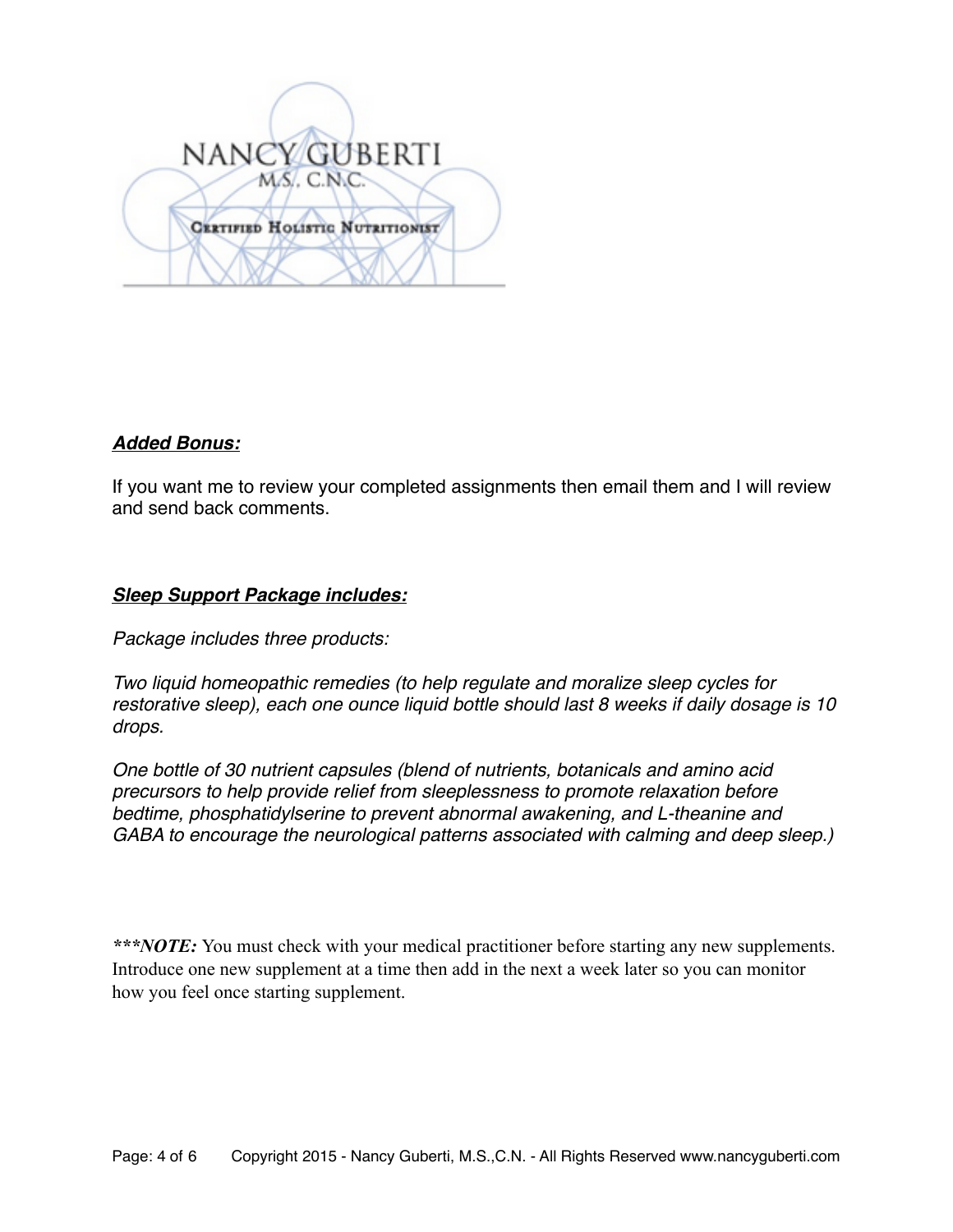

## **CONGRATULATIONS for completing Step #6!**

**Next is Step Seven:** 

**Dealing with Stress**